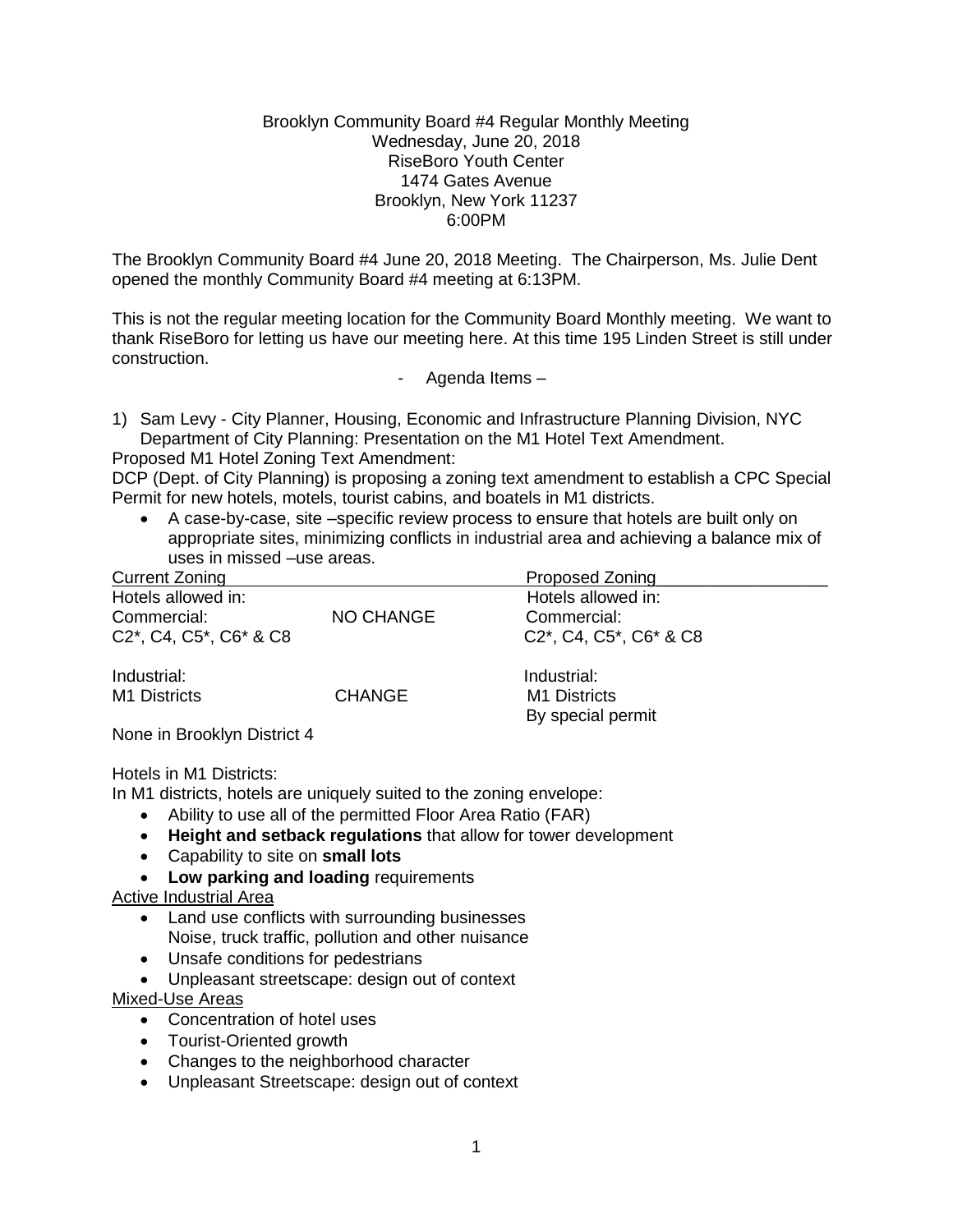# Proposed Special Permit Findings

New transient hotels will be permitted by Special Permit when the City Planning Commission finds the following:

- The proposed site plan includes element that are necessary to address potential conflicts between the hotel and adjacent uses (ex: access, orientation or landscaping).
- The new hotel development will not cause undue vehicular or pedestrian congestion on local streets.
- The proposed new hotel development will not impair the essential character or future use of the surrounding area.

Proposed M1 Hotel Zoning Text Amendment

- Existing hotels will be considered conforming use.
- Hotel developments with a permit before referral would be vested. From the date of adoption, these projects will have 3 years to either complete construction or receive a certificate of occupancy. This provision was adopted as part of the East Midtown Rezoning.
- Rules for transient hotels developed for a public purpose will not change.

CPC Special Permit Application Process

A Special Permit is a discretionary action subject to full ULURP review.

Pre-Application Process<sup>\*</sup> Land Use and Environmental Applications

### ULURP Process:

- Community Board review
- **•** Borough President review
- City Planning Commission review
- City Council review
- Mayoral review

Receipt of Special Permit

### Proposal Timeline

- First public announcement: 10-Point Industrial Action Plan
- Study of hotel restrictions for IBZs
- Decision to expand proposal to all districts
- Study of hotels and tourism industries
- Issuance of DSOW &Public Scoping meeting
- Completion of DEIS & Certification
- Review period for Community Boards, Borough Boards, and Borough Presidents
- Public Hearing by the City Planning Commission
- Vote by the City Planning Commission
- Vote by the City Council

For more information: DCP website – Plans/Studies – Citywide – M1 Hotel Text Amendment [M1hotels\\_DL@planning.nyc.gov](mailto:M1hotels_DL@planning.nyc.gov)

### Questions were entertained:

Question: Ms. Annette Spellen: How does the changes effect Bushwick?

Answer: Residential area (yellow) hotels are not allowed to be built, that will not change. In the Commercial areas (red) hotels today are allowed, that will not change. In the light purple areas hotels are allowed now however in the future they will be allowed only if they have a special permit.

This permit will come through the Community Board, the Borough President and the City Council offices. This will allow it to be very difficult to build hotels in these areas.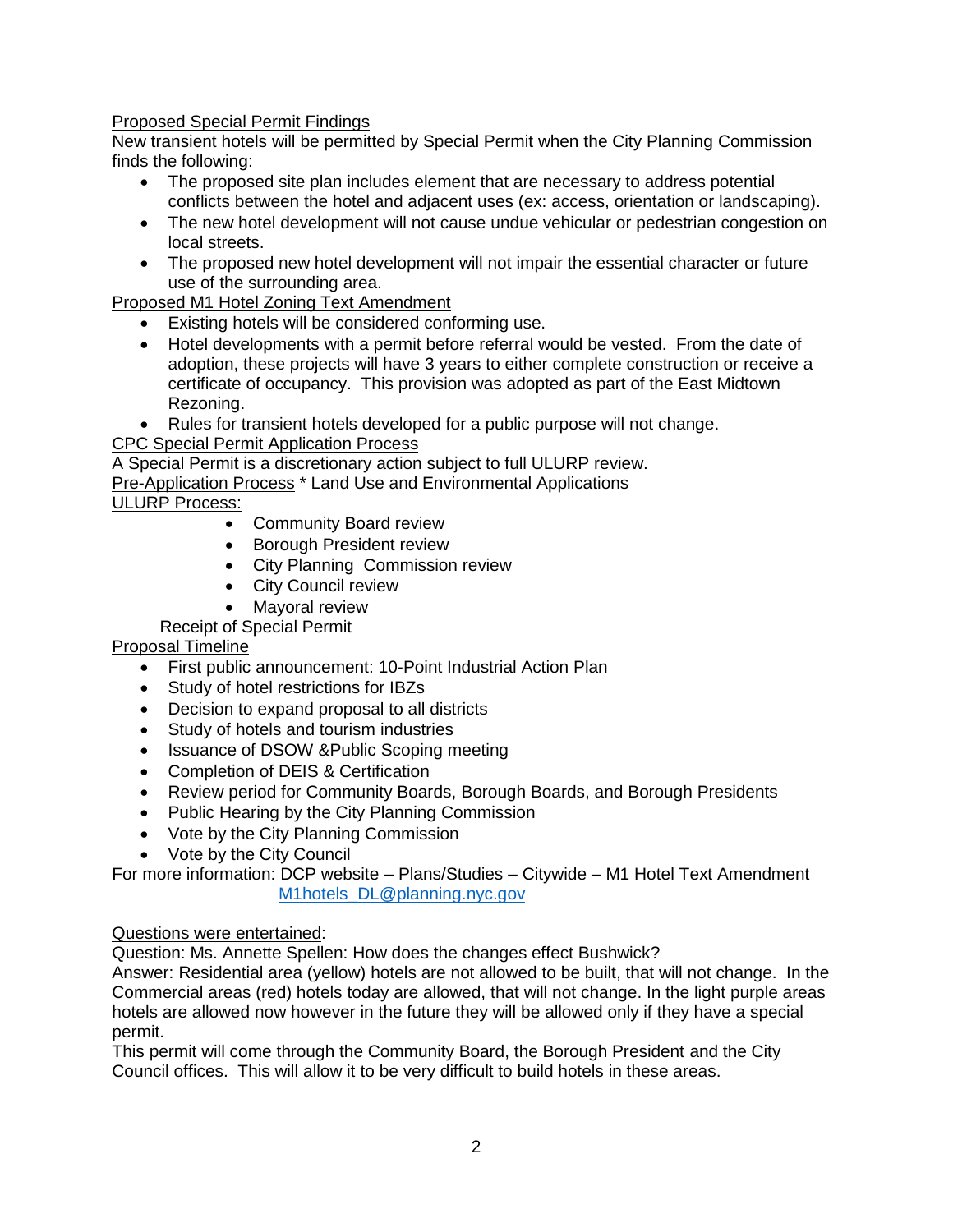Councilmember Reynoso:

Hotels will be built only in industrial and manufacturing locations. If you hear of a hotel planning to be built in your area (light purple area) you can come to the community board and challenge that. Before you could not do that. In the past if a hotel was going to be built in your area there was nothing that you could do. The process has now changed.

Whatever the community board decides Councilman Reynoso said, he will support the Community Board's decision.

Due to time the Chairperson chose to conduct the 2018-2019 Executive Officers Elections.

Chairperson Ms. Julie asked the District Manager, Celestina Leon to call the first roll call.

**First Roll Call: 6:32PM** – 28 members present this does constitute a quorum.

#### **Chairperson's Report: 6:34PM**

Ms. Julie Dent welcomed all to the Community Board #4 Wednesday, June 20, 2018 monthly meeting.

Chairperson Julie Dent request the members of the Nomination Committee come to the forefront of the room: Nomination Committee: Ms. Barbara Jackson and Ms. Annette Spellen.

#### **2018-2019 Executive Officers Elections:**

Chairperson: Robert Camacho – 19 Julie Dent – 2 Odolph Wright – 9

1 st Vice Chair: Cirilo Nunez – 14 Joshua Brown – 17

2<sup>nd</sup> Vice Chair: Victoria Fernandez - 14 Anne Guiney – 7 Odolph Wright – 10

Recording Secretary: Cirilo Nunez – 25 Eliseo Ruiz - 7

Financial Secretary: Eliseo Ruiz – 1 nominations & accept, All members present were in favor

Treasurer: Raul Rubio - 31 Desmonde Monroe – 3

Correspondence Secretary: Elvena Davis – 1 nomination & accept, All member present in favor

Parliamentarian: Odolph Wright – 21 Earnest Estime' - 15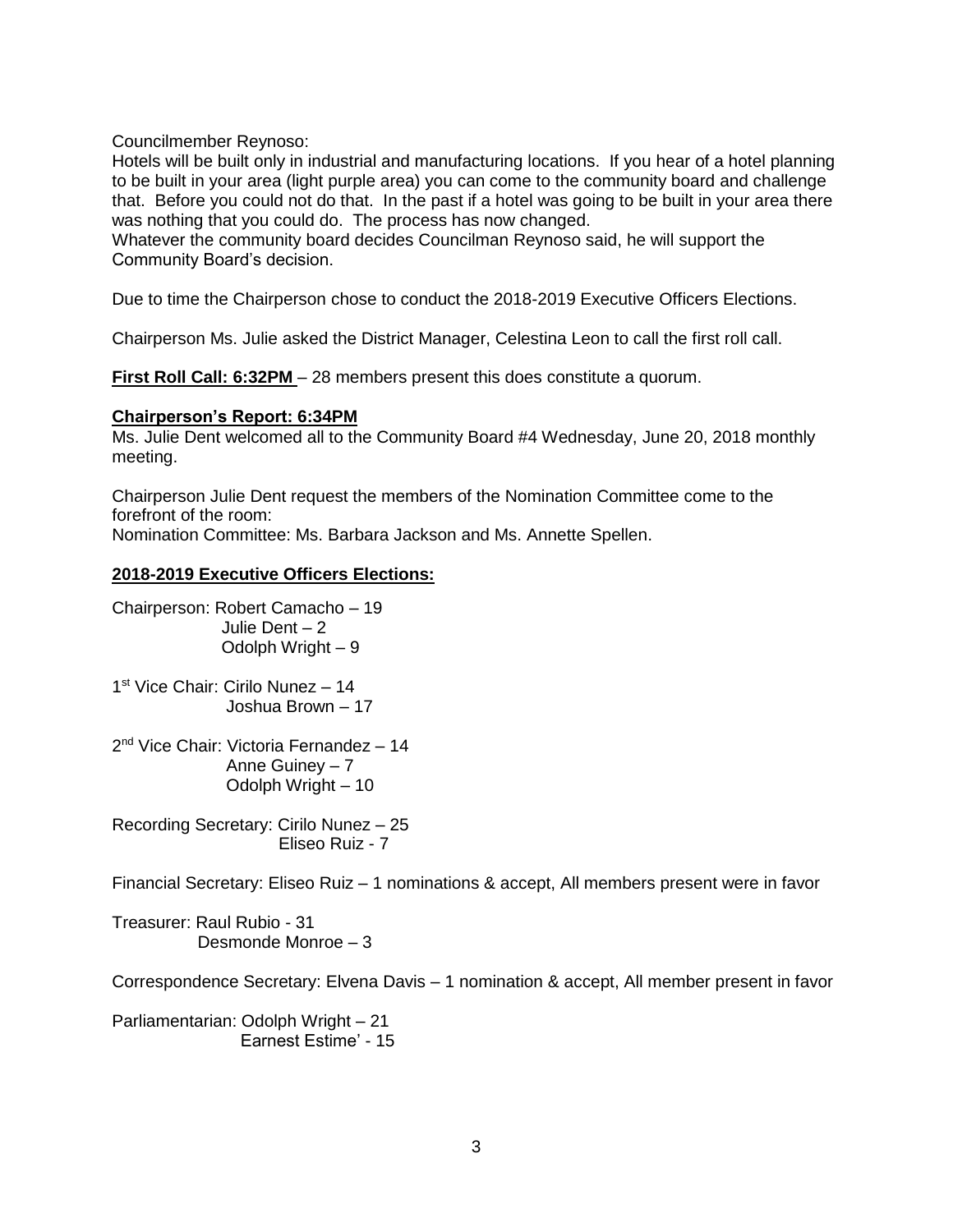# **Results of the Executive Election of Officers:**

Chairperson: Mr. Robert Camacho 1<sup>st</sup> Vice Chairperson: Mr. Joshua Brown 2<sup>nd</sup> Vice Chairperson: Ms. Victoria Fernandez Recording Secretary: Mr. Cirilo Nunez Financial Secretary: Mr. Eliseo Ruiz Treasury: Mr. Raul Rubio Correspondence Secretary: Ms. Elvena Davis Parliamentarian: Mr. Odolph Wright

Chairperson Ms. Julie Dent stated that this will be her last time presiding over the Community Board #4 meeting and she wished the New Chairperson, Mr. Robert Camacho the best. She also congratulated the newly elected officers.

# **7:17PM**

.

Ms. Dent asked the District Manager to announce the second public hearing item. Bushwick Community Plan process and objectives from each subcommittee, including Housing, land Use, Economic Development, Open Space, Transportation & Infrastructure, and Community Health & Resources.

NOTE: The meeting was interrupted by protesters, protesting for affordable housing. They feel that they are not able to continue to live in Bushwick and raise their families in Bushwick because of high cost of rent and housing.

Various Signs were held up and they read: Affordable Housing for All Don't Sell Out Bushwick Affordable Housing is a Scam No rezoning

The Elected Officials and / or their representatives that was present at the meeting.

- 1) Councilmember Antonio Reynoso, 34<sup>th</sup> Council District, 244 Union Avenue, Brooklyn, NY 11211, 718-963-3141
- 2) Fredrick Mitchell Representing Senator Martin Malave Dilan, 3215 Fulton Street, Brooklyn, NY 11208, 718-573-1726
- 3) Darryl White, Office of the Public Advocate, Representing Letitia James Public Advocate for the City of New York, 212-669-7250, [Dwhite@publicadvocate.nyc.gov](mailto:Dwhite@publicadvocate.nyc.gov)
- 4) Jonathan Pomboza Representing District Attorney Eric Gonzalez, 350 Jay Street, Brooklyn, NY 11201, 718-250-2349
- 5) Julio Salazar, Representing Congresswoman Nydia Velazquez, 266 Broadway, NY, NY 718- 669-5149
- 6) Armando Fuentes Representing Councilman Rafael Espinal, 1945 Broadway, Brooklyn, NY 11207, 718-642-8664
- 7) Boris Santos Representing Councilmember Antonio Reynoso, 244 Union Avenue, Brooklyn, NY 11221, 718-963-3141 & 212-788-7095: He represents the section West of Hart Street and South of Central Avenue up to Cornelia Street